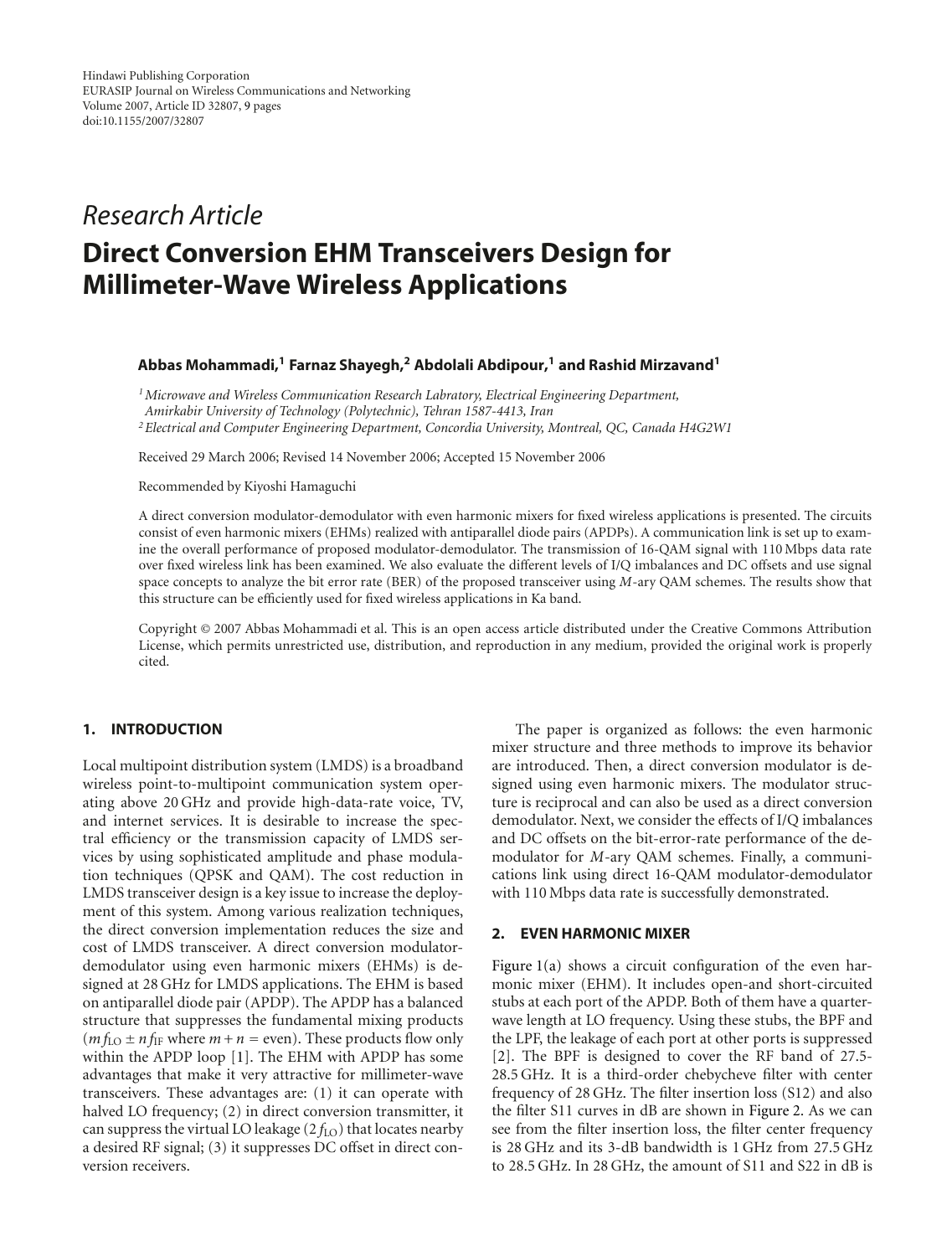<span id="page-1-0"></span>

<span id="page-1-3"></span>FIGURE 1: (a) Circuit configuration of the even harmonic mixer, (b) Schottky diode nonlinear model.

<sup>−</sup>28*.*674, so there is a good matching in filter input and output. The GaAs Schottky barrier APDP (agilent HSCH-9551) is used to realize the mixer. [Table 1](#page-1-2) shows its parameters.

This mixer is used to mix the baseband signal (at 100 MHz) with the second harmonic of the LO signal (at 13.95 GHz) to provide the RF signal at 28 GHz. [Figure 3](#page-2-0) shows the mixer conversion gain versus LO power [\[3\]](#page-8-3). This results are obtained from the harmonic-balance simulation. [Figure 1\(b\)](#page-1-3) shows the Schottky diode nonlinear model. In continue, we introduce three ways to improve the mixer behavior and reduce its conversion loss.

# *2.1. Matching networks*

In this section, matching networks in both sides of the APDP are included in an effort to reduce the mixer conversion loss and the LO power required for optimal mixer conversion loss [\[4](#page-8-4)]. LO matching network consists of a series delay line followed by a shunt short-circuited stub. RF matching network consists of a series delay line followed by a shunt open-circuited stub. These matching networks are designed to match the APDP impedance at the LO and RF ports to 50 ohm. The length of these stubs is iteratively tuned to



<span id="page-1-1"></span>Figure 2: Filters S11 and S12 (dB).

TABLE 1: Diode parameters.

<span id="page-1-2"></span>

| Junction capacitance (Cj0) | $0.04$ pF  |
|----------------------------|------------|
| Series resistance (Rs)     | 6 Q        |
| Saturation current (Is)    | $1.6E-13A$ |
| Ideality factor (N)        | 12         |

provide good conversion loss at a relatively low LO drive level. [Figure 4](#page-2-1) shows the mixer conversion gain versus LO power with and without the matching networks. As we can see from this figure, matching networks result in decrease of LO power required for optimal mixer conversion loss and a slight improvement in mixer conversion loss.

#### *2.2. Parallel diodes*

As we know, series resistance (Rs) of Schottky diodes is a major factor in diode mixer conversion loss. If two parallel Schottky diodes are substituted for each diode in APDP, effective Rs of the structure will be divided by an approximate factor of two and the conversion loss will be decreased [\[5](#page-8-5)]. Also use of three diodes instead of each diode causes more decrease in mixer conversion loss. For each of the above cases, matching networks should be designed again.

[Figure 5](#page-2-2) shows the mixer conversion loss with one, two, and three diodes.

#### *2.3. Self-biased APDP*

Another way to improve the conversion loss of our mixer is to use self-biased APDP [\[6\]](#page-8-6). In this case, RC networks in both sides of each diode are designed to flatten the conversion loss of the even harmonic mixer. The values of RC networks are  $R = 150$  ohm,  $C = 50$  pf. [Figure 6](#page-2-3) shows conversion gain versus LO power with self-biased APDP and conventional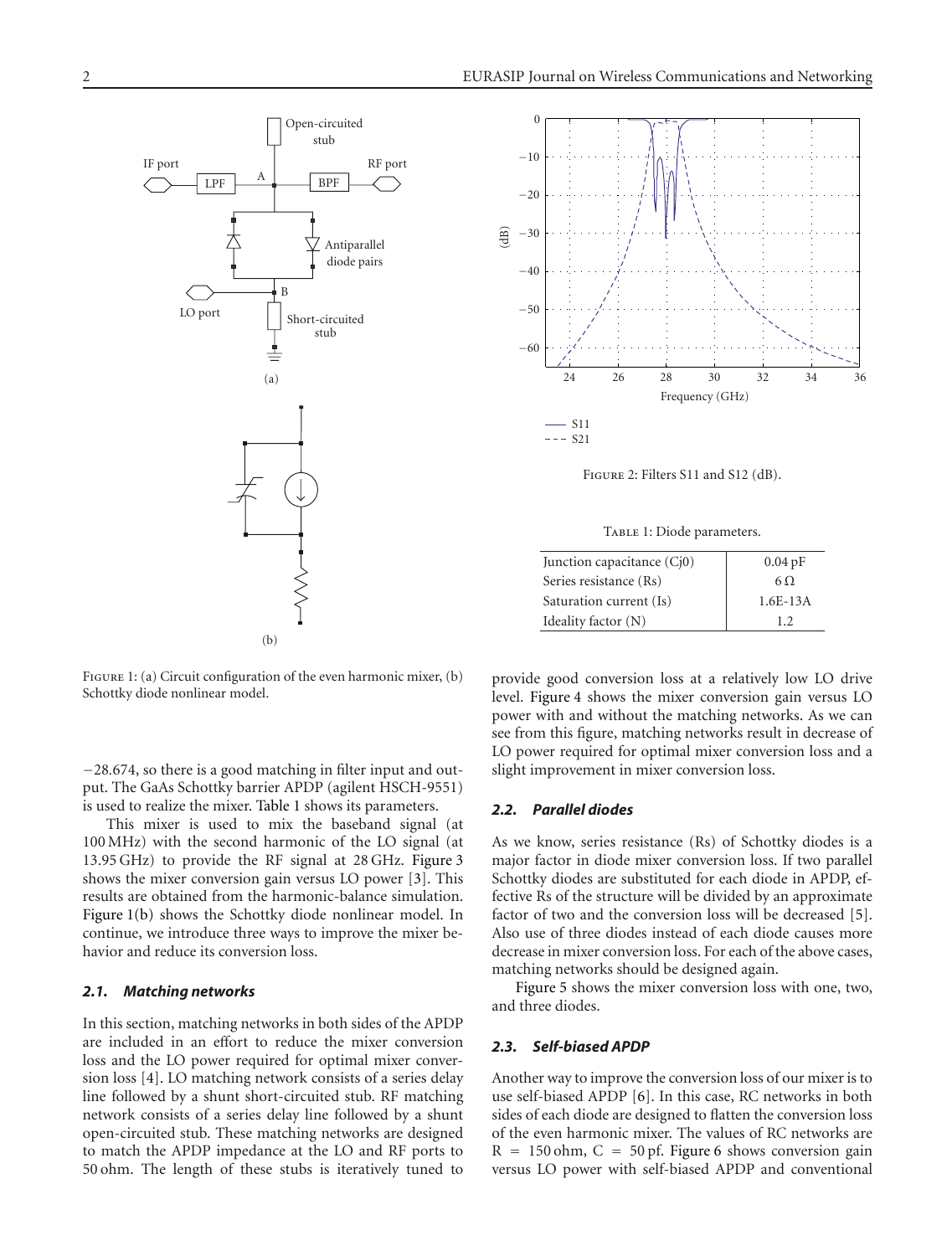

<span id="page-2-0"></span>Figure 3: Conversion gain of the EHM.



<span id="page-2-1"></span>Figure 4: Mixer conversion gain.

<span id="page-2-3"></span>Figure 6: Conversion gain of the EHM using self-biased APDP and conventional APDP.

APDP. The conversion loss of EHM using self-biased APDP is almost constant from 10 dBm to 25 dBm of LO power.

#### *2.3.1. Numerical results*

We also write a program with Matlab software in order to calculate the conversion loss of the EHM using self-biased APDP by the harmonic-balance method. Diode parameters used for calculation are obtained from the agilent HSCH-9551 data sheet. We set the RF frequency to 28 GHz and the RF power to −75 dBm. The RF signal is mixed with second harmonic of the LO signal. [Figure 7](#page-3-0) shows calculated conver-



<span id="page-2-2"></span>



sion gain versus LO power. As may be seen, the calculated results agree well with the simulated results. In order to have the best mixer behavior, self-biased APDP is used and three diodes are substituted for each diode in APDP. In addition to this, matching networks are designed in both sides of the APDP. [Figure 8](#page-4-0) shows the mixer structure used in our design.

In continue, we consider the third-order intermodulation results [\[7\]](#page-8-7). To do this, two sinusoidal signals at the same amplitude and little frequency difference (28.007 GHz, 27.93 GHz) are inserted at the RF port and input and output IP3 (thirdorder intercept point) are calculated. [Figure 9](#page-4-1) shows the results.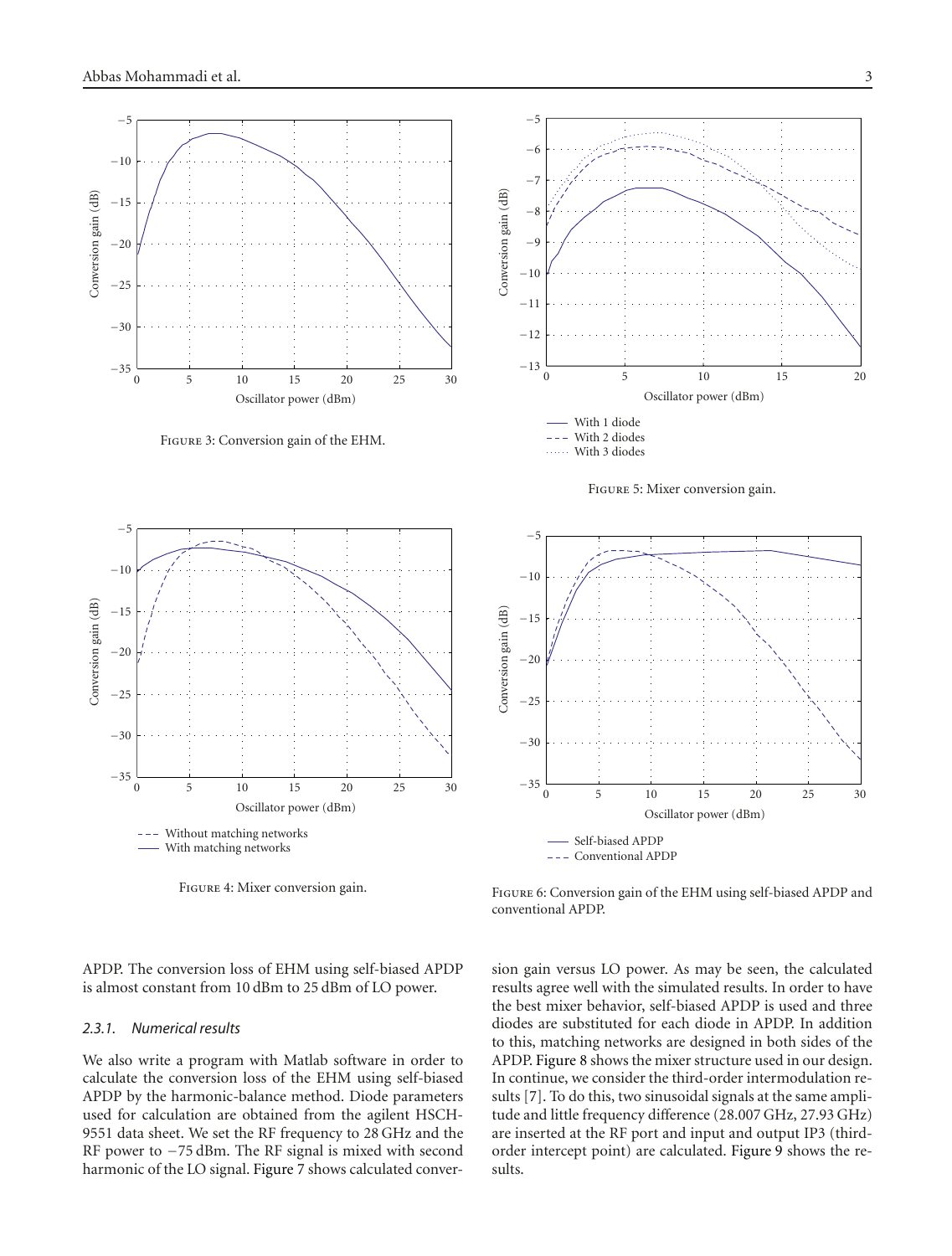



<span id="page-3-0"></span>Figure 7: Conversion gain of the EHM using self-biased APDP calculated by the harmonic balance method and compared with simulated results.

#### **3. MODULATOR STRUCTURE**

The proposed I-Q modulator consists of two even harmonic mixers as shown in [Figure 10.](#page-4-2) The LO signal is splited by a Wilkinson power divider, and a 45◦ delay line is connected to one of Wilkinson power divider arms to provide 90◦ phase difference at the second harmonic of the LO [\[8](#page-8-8)]. The LO carriers are mixed with baseband modulating signals (*I* and *Q*) in even harmonic mixers. Finally, both mixed signals are combined in a Wilkinson power combiner and the modulated signal is produced.

The following formulas illustrate the modulator inputs:

$$
\nu_{LO}(t) = \cos \omega_{LO}t,\n\nu_I(t) = \cos \omega_{IF}t,\n\nu_Q(t) = \cos (\omega_{IF}t + 90).
$$
\n(1)

Then, the outputs of EHMs can be obtained as follows:

$$
e_1(t) = \cos 2\omega_{\text{LO}}t \times \cos \omega_{\text{IF}}t,
$$
  
\n
$$
e_2(t) = \cos (2\omega_{\text{LO}}t - 90) \times \cos (\omega_{\text{IF}}t + 90).
$$
 (2)

Finally, using Wilkinson power combiner, the modulated signal is as follows:

$$
e(t) = e_1(t) + e_2(t) = \cos(2\omega_{LO} + \omega_{IF})t.
$$
 (3)

As may be seen, the lower sideband component  $(2 f_{LO} - f_{IF})$ is suppressed without external filters.

In order to characterize the modulator performance, we insert two sinusoidal carriers at the same low frequency  $(f_{IF} = 100 MHz)$ , same amplitude, and quadrature phase on the *I* and *Q* inputs. [Figure 11](#page-4-3) shows the RF spectrum of the modulator operating at LO power of 10 dBm and LO frequency of 13.95 GHz. The power of virtual LO leakage  $(2 f_{\text{LO}} = 27.9 \text{ GHz})$  is  $-67 \text{ dBm}$ . So, the suppression of the virtual LO leakage of 77 dB is obtained. The lower sideband component  $(2 f_{LO} - f_{IF} = 27.8 \text{ GHz})$  is 25 dB lower than the desired component ( $f_{RF} = 2 f_{LO} + f_{IF} = 28 \text{ GHz}$ ).

[Figure 12](#page-5-0) shows the conversion gain of the whole modulator using a self-biased APDP and a conventional APDP.

#### **4. DEMODULATOR**

As mentioned above, the modulator is realized with passive components and the mixer is based on Schottky diodes that do not need DC bias circuitry. Accordingly, the whole modulator has zero DC power consumption. This modulator is totally reciprocal and can be used as a demodulator [\[9](#page-8-9)]. To characterize this circuit as a demodulator, a sinusoidal signal is inserted on RF port and the power at *I* and *Q* outputs is measured. [Figure 12](#page-5-0) shows conversion gain of the demodulator versus RF frequency from 26 to 30 GHz. The figure shows that the demodulator has bandwidth better than 1.5 GHz. The average conversion loss is 7.5 dB around 28 GHz for both channels.

## **5. BER CALCULATIONS**

In this section, we consider the impacts of I/Q imbalances and DC offsets on QAM detection in the demodulator. The input signal in the RF port is a QAM signal and can be written as follows:

$$
X_{\rm RF}(t) = \sqrt{\frac{2E_{\rm min}}{T_s}} \left( a_i \cos \left( 2\pi f_c t \right) + b_i \sin \left( 2\pi f_c t \right) \right), \quad (4)
$$

where

$$
\{a_i, b_i\} = \begin{bmatrix} (-L+1, L-1)(-L+3, L-1) \cdots (L-1, L-1) \\ (-L+1, L-3)(-L+3, L-3) \cdots (L-1, L-3) \\ \vdots \\ (-L+1, -L+1)(-L+3, -L+1) \cdots (L-1, -L+1) \end{bmatrix},
$$
  
 $i = 1, 2, ..., L; L = \sqrt{M}.$  (5)

*M* is restricted to  $2^P$  so that each symbol can be represented by *P* bits. We will restrict our consideration to Gray code bit mapping [\[10](#page-8-10)]. The Gray code mapping has the property that two *P*-bit symbols corresponding to adjacent symbols differ in only a single bit. As a result, an error in an adjacent symbol is accompanied by one and only one bit error. Finally, we do our calculations under AWGN channel.

#### *5.1. BER calculations in presence of I/Q imbalances*

We assume that the *I* and *Q* paths of LO signal in the demodulator are equal to

$$
X_{\text{Lo},I}(t) = \left(1 + \frac{\varepsilon}{2}\right)\cos\left(\omega_{\text{Lo}}t + \frac{\theta}{2}\right),
$$
  

$$
X_{\text{Lo},Q}(t) = \left(1 - \frac{\varepsilon}{2}\right)\cos\left(\omega_{\text{Lo}}t - \frac{\theta}{2}\right),
$$
 (6)

−6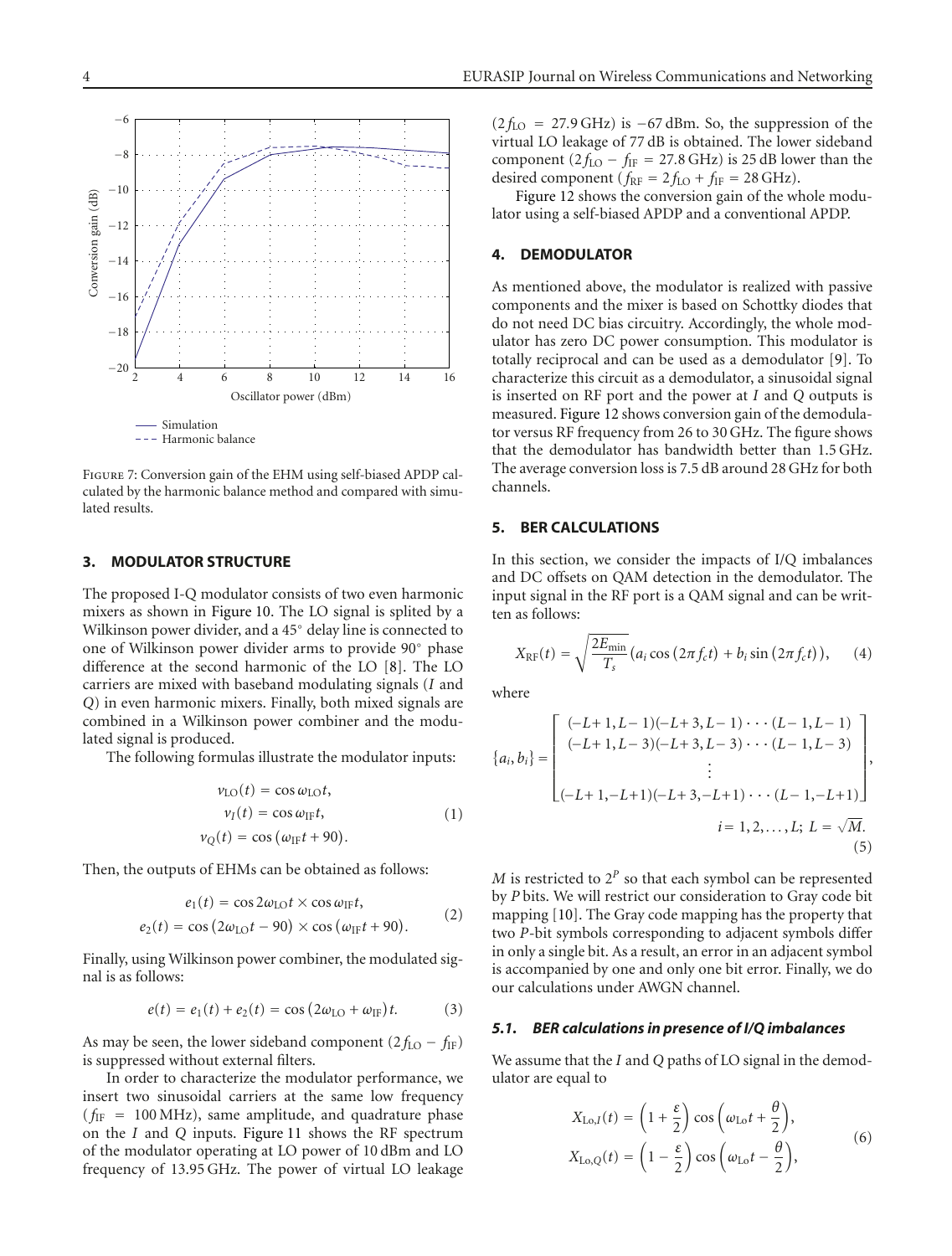

<span id="page-4-0"></span>Figure 8: EHM structure used in our design.



Figure 9: Input and output IP3 versus LO power for self-biased EHM.

<span id="page-4-1"></span>

<span id="page-4-2"></span>Figure 10: Modulator scheme.

where *ε* and *θ* represent gain and phase errors, respectively. As we know from [\[1](#page-8-1)], the conductance expression for an APDP can be written as follows:

$$
g = 2\alpha i_s \cosh(\alpha V). \tag{7}
$$



<span id="page-4-3"></span>Figure 11: Spectrum at output of the modulator.

In this formula, *α* and *i<sub>s</sub>* are the slope ( $\alpha = q/kT$ ) and saturation current of diodes. For the usual case in which only the LO signal modulates the conductance of the diodes, we may substitute  $V = X_{Lo}(t)$ . So, conductances in *I* and *Q* paths may be expanded in the following series [\[1\]](#page-8-1):

$$
g_I = 2\alpha i_s \left[ I_0 \left( \alpha \left( 1 + \frac{\varepsilon}{2} \right) \right) + 2I_2 \left( \alpha \left( 1 + \frac{\varepsilon}{2} \right) \right) \cos \left( 2\omega_{\text{Lo}} t + \theta \right) + \cdots \right],
$$
  
\n
$$
g_Q = 2\alpha i_s \left[ I_0 \left( \alpha \left( 1 - \frac{\varepsilon}{2} \right) \right) + 2I_2 \left( \alpha \left( 1 - \frac{\varepsilon}{2} \right) \right) \sin \left( 2\omega_{\text{Lo}} t - \theta \right) + \cdots \right],
$$
\n(8)

where  $I_n$  are modified Bessel functions of the first kind. So, the output currents in *I* and *Q* ports after a lowpass filter are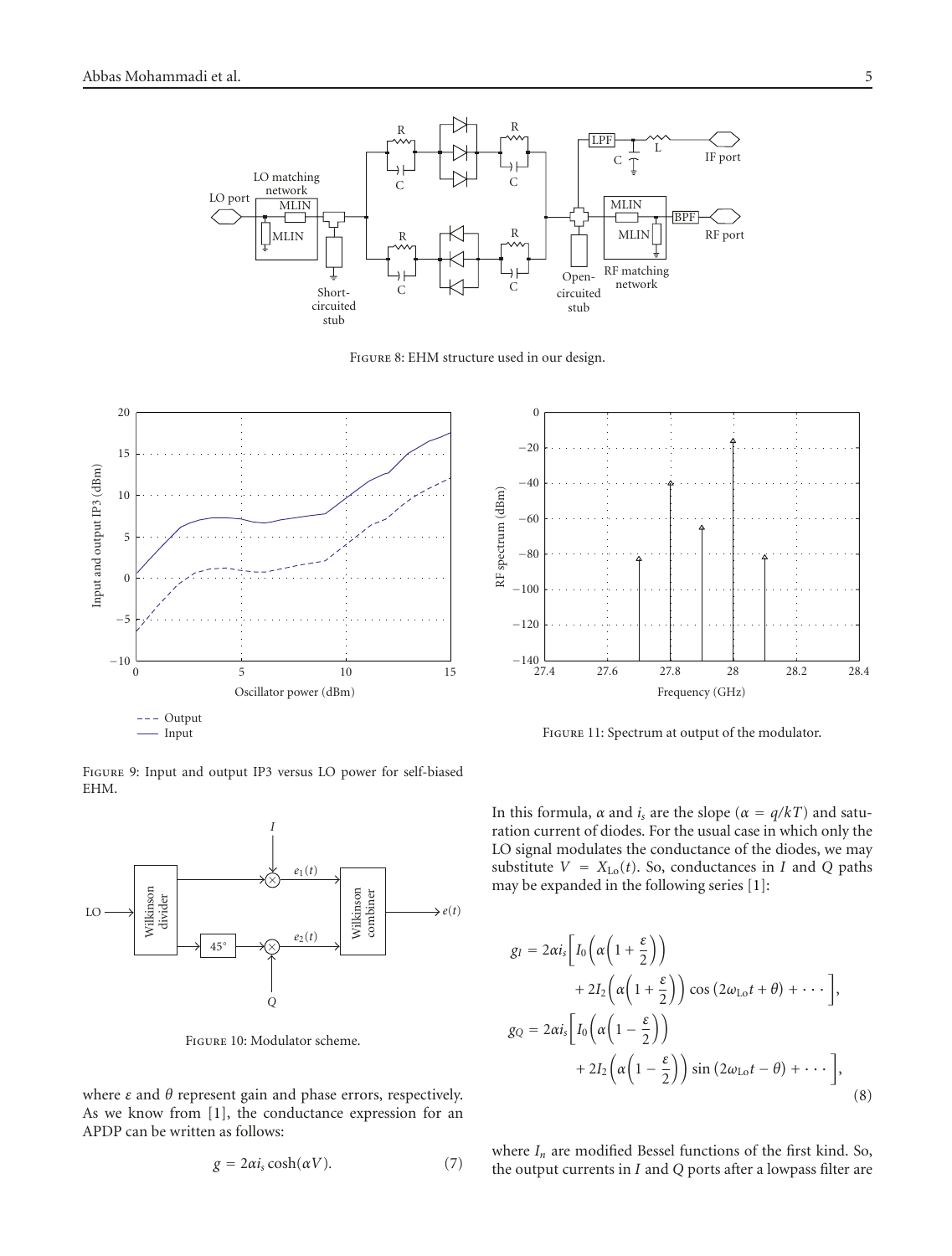

<span id="page-5-0"></span>Figure 12: Conversion gain versus RF frequency for *I* and *Q* channels at LO power of 10 dBm.

equal to

$$
\widetilde{I} = 2\alpha i_s \sqrt{\frac{2E_{\min}}{T_s}} I_2 \left( \alpha \left( 1 + \frac{\varepsilon}{2} \right) \right) [a_i \cos \theta - b_i \sin \theta],
$$
\n
$$
\widetilde{Q} = 2\alpha i_s \sqrt{\frac{2E_{\min}}{T_s}} I_2 \left( \alpha \left( 1 - \frac{\varepsilon}{2} \right) \right) [b_i \cos \theta - a_i \sin \theta].
$$
\n(9)

It can be seen that in either case, the errors in the nominally 45◦ phase shifts and mismatches between the amplitudes of the *I* and *Q* signal corrupt the downconverted signal constellation, thereby rising the bit error rate. In continue, we calculate the BER for different levels of amplitude and phase imbalances. For this purpose, we use the signal space concepts described in [\[11\]](#page-8-11). We derive algorithms to do this calculations for 16, 64, and 256-QAM schemes. We also use approximate-closed-form formula in [\(10\)](#page-5-1) to compare our results with

$$
BER = \frac{4}{\log_2 M} \left( 1 - \frac{1}{\sqrt{M}} \right) Q \left( \sqrt{\frac{3(Eb/N0) \log_2 M}{(M-1)}} \right). \tag{10}
$$

First, we assume amplitude imbalance. [Figure 13](#page-5-2) shows the BER of the 16-QAM signal for *ε* values of 0, 0*.*08, 0*.*16. It also illustrates the BER obtained from closed-form formula that is in agreement with our result for  $\varepsilon = 0$ . From the figure, it can be seen that as the amplitude error increases, the amount of Eb/N0 required to have BER of 10e-6 increases. In 16-QAM modulation, if the amplitude error in *I* and *Q* paths reaches 28 percent, the BER will be irreducible. This error for 64 and 265-QAM is 11 and 5 percent, respectively. [Figure 14](#page-5-3) illustrates BER of 16, 64, and 256-QAM schemes in permitted ranges of amplitude error. In continue, we consider phase errors. Like amplitude error, as phase error increases the



<span id="page-5-2"></span>FIGURE 13: BER of the 16 QAM signal versus  $E_b/N_0$  as a function of *ε*. From left to right *ε* <sup>=</sup> 0, 0*.*08, 0*.*16. Dashed line represents BER calculated-from the closed form formula.



<span id="page-5-3"></span>FIGURE 14: BER versus  $E_b/N_0$  for 16, 64, 256-QAM in permitted ranges of amplitude error. From left to right: 16-QAM: *ε* <sup>=</sup> 0, 0*.*12, 64-QAM:  $\varepsilon = 0, 0.03, 256$ -QAM:  $\varepsilon = 0, 0.014$ .

<span id="page-5-1"></span>amount of Eb/N0 required to have BER of 10e-6 increases. In 16-QAM modulation, if phase error in *I* and *Q* paths reaches 20 degree, the BER will be irreducible. This error for 64 and 256-QAM is 9 and 4 degrees, respectively. [Figure 15](#page-6-0) shows BER of 16, 64, and 256-QAM schemes in permitted ranges of phase error. So, in *M*-ary QAM, as *M* increases, the amount of permitted amplitude and phase errors reduces and the amount of BER increases.

#### *5.2. BER calculations in presence of DC offsets*

The unbalance effects in APDP created by mismatch in the IV characteristics of diodes causes DC offsets. If saturation currents *is* and slope parameters *<sup>α</sup>* are different for the two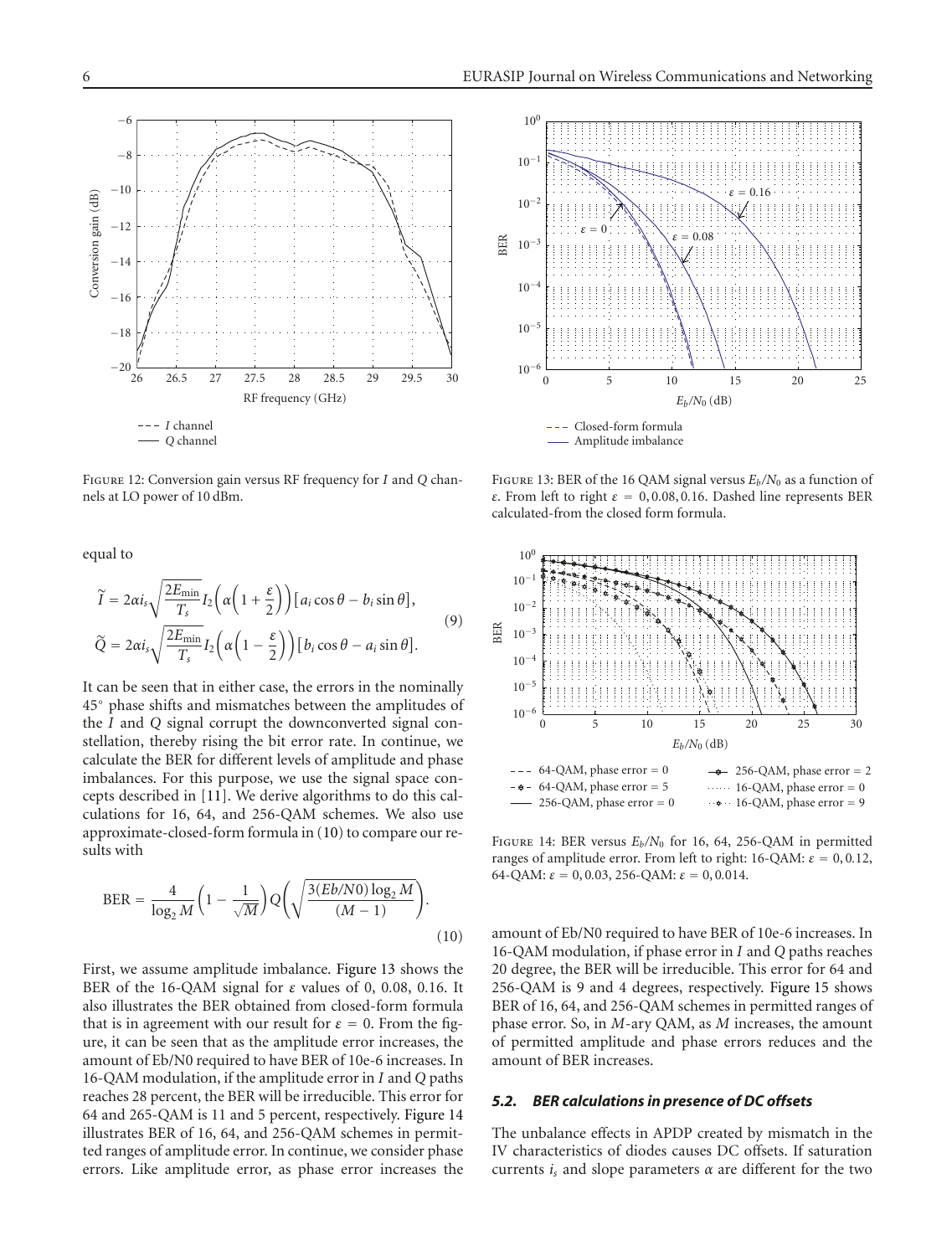

<span id="page-6-0"></span>FIGURE 15: BER versus  $E_b/N_0$  for 16, 64, 256-QAM in permitted ranges of phase error. From left to right: 16-QAM:  $θ = 0,9$  degrees, 64-QAM:  $\theta$  = 0, 5 degrees, 256-QAM:  $\theta$  = 0, 2 degrees.

diodes of the APDP, we may assume that

$$
i_{s1} = i_s + \Delta i_s, \qquad i_{s2} = i_s - \Delta i_s, \n\alpha_1 = \alpha + \Delta \alpha, \qquad \alpha_2 = \alpha - \Delta \alpha.
$$
\n(11)

As we know from [\[4\]](#page-8-4), the conductance expressions for *is* and *α* mismatches can be, respectively, written as follows:

$$
g_{\Delta i_s} = 2\alpha i_s \left[ \cosh \alpha V + \frac{\Delta i_s}{i_s} \sinh \alpha V \right],
$$
  
\n
$$
g_{\Delta \alpha} = 2\alpha i_s e^{(\Delta \alpha)V} \left[ \cosh \alpha V + \frac{\Delta \alpha}{\alpha} \sinh \alpha V \right].
$$
\n(12)

Like in the previous section, we multiply these conductances to the applied voltage. The output current of the APDP has a DC offset that is equal to

$$
i_{\text{dc-offset}} = 2\alpha i_s V_{\text{Lo}} I_1(\Delta \alpha V_{\text{Lo}}) \times [I_0(\alpha V_{\text{Lo}}) + I_2(\alpha V_{\text{Lo}})]
$$
  

$$
\pm 2\alpha (\Delta i_s) V_{\text{Lo}} I_1(\alpha V_{\text{Lo}}).
$$
 (13)

Current terms add constructively when one of the diodes has both a higher slope and higher saturation current. They add destructively otherwise. So the output currents in *I* and *Q* paths after a lowpass filter are equal to

$$
\widetilde{I} = 2\alpha i_s \sqrt{\frac{2E_{\min}}{T_s}} I_2(\alpha V_{\text{Lo}}) a_i + i_{\text{dc-offset}},
$$
\n
$$
\widetilde{Q} = 2\alpha i_s \sqrt{\frac{2E_{\min}}{T_s}} I_2(\alpha V_{\text{Lo}}) b_i + i_{\text{dc-offset}}.
$$
\n(14)

<sup>Δ</sup>*<sup>α</sup>* and <sup>Δ</sup>*is* may be different in *<sup>I</sup>* and *<sup>Q</sup>* paths. So, the signal constellation is corrupted and the BER increases. In continue, we calculate the BER due to different levels of diode imbalances. As the mismatches increase, the amount of Eb/N0 required to have BER of 10e-6 increases. For example, in 16-QAM signal, we consider different cases of mismatch



Without mismatch Diode's slope mismatch of 10%  $i_s$  mismatch of 10%  $\cdots$   $i_s$  and diode's slope mismatch of 10%

<span id="page-6-1"></span>Figure 16: BER of 16-QAM signal for different levels of diodes mismatches. From left to right: without mismatch, *is* mismatch of 10%, *<sup>α</sup>* mismatch of 10%, both *<sup>α</sup>* and *is* mismatch of 10%.



Figure 17: Input baseband signal spectrum.

<span id="page-6-2"></span>that are shown in [Figure 16.](#page-6-1) It can be seen that the effect of *<sup>α</sup>* mismatch on BER degradation is more than *is* mismatch [\[12](#page-8-12)].

# **6. COMMUNICATION LINK FOR 16-QAM SIGNAL**

A communication link is constructed with the proposed modulator-demodulator. The link is simulated with baseband *I* and *Q* signals corresponding to 16-QAM modulation format with data rate 110 Mbps. We set the LO power to 10 dBm and its frequency to 14 GHz. Spectral response of input baseband signals is shown in [Figure 17.](#page-6-2) Then, the modulated signal at the RF port of the modulator is sent to the demodulator input. The RF modulated signal spectrum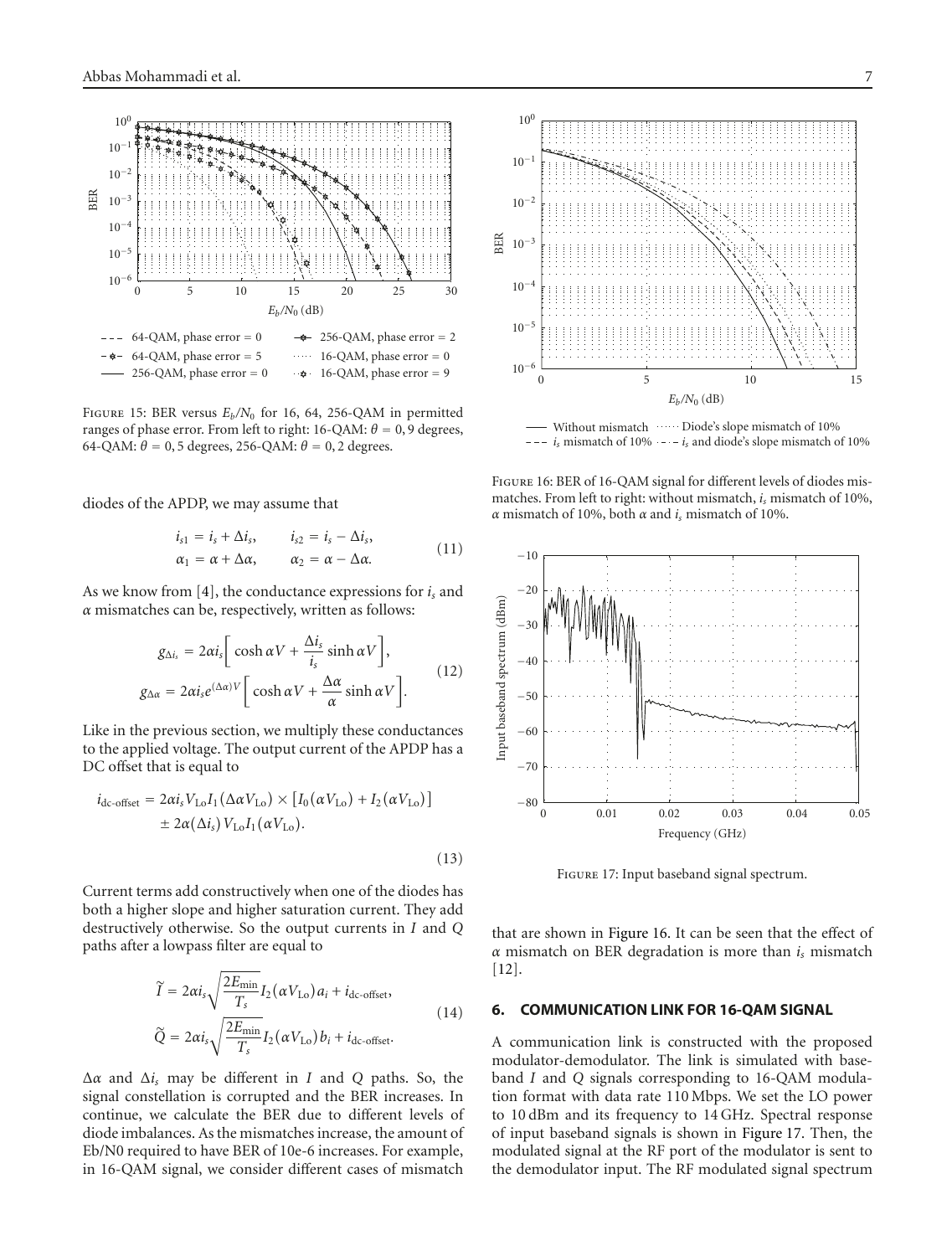

Figure 18: Output spectrum of the modulator at 28 GHz.

<span id="page-7-0"></span>

Figure 19: Output demodulated signal spectrum.

<span id="page-7-1"></span>is depicted in [Figure 18.](#page-7-0) As can be seen from this figure, the data rate of the system is 110 Mbps. Finally, the RFmodulated signal is demodulated with the LO signal. The output baseband signals are produced at the land demodulator's *I* and *Q* ports. Spectral response of these signals is drawn in [Figure 19.](#page-7-1) As may be seen, the proposed structure efficiently transmits the modulated signal. In-phase and quadrature-phase signals at time domain are presented in Figures [20](#page-7-2) and [21.](#page-7-3) The figures show a close agreement between input and output signals at time domain both in *I* and *Q* paths.

## **7. CONCLUSION**

Direct conversion circuitry with even harmonic mixers based on antiparallel diode pair (APDP) was used to realize a Ka band even harmonic quadrature modulator-demodulator operating at 28 GHz. Self-biased APDP was used in order to



Figure 20: Input and output in-phase signals.

<span id="page-7-2"></span>

Figure 21: Input and output quadrature-phase signals.

<span id="page-7-3"></span>flatten the conversion loss of the system versus LO power. The system structure is very attractive, because of reducing hardware complexity and cost. The impacts of I/Q imbalances and DC offsets on BER performance of the system was also considered. A communication link is built with the proposed modulator-demodulator. The experimental results show that this system can be a low-cost and highperformance 16-QAM transceiver for LMDS applications.

# **ACKNOWLEDGMENTS**

The authors wish to thank the editor and the anonymous reviewers for their insightful comments and suggestions which greatly improved the presentation of this work. This work was supported in part by Iran Telecommunication Research Center (ITRC) and the Academic Research Section of Iran Management and Planning Organization (#102) under Contract 1721.